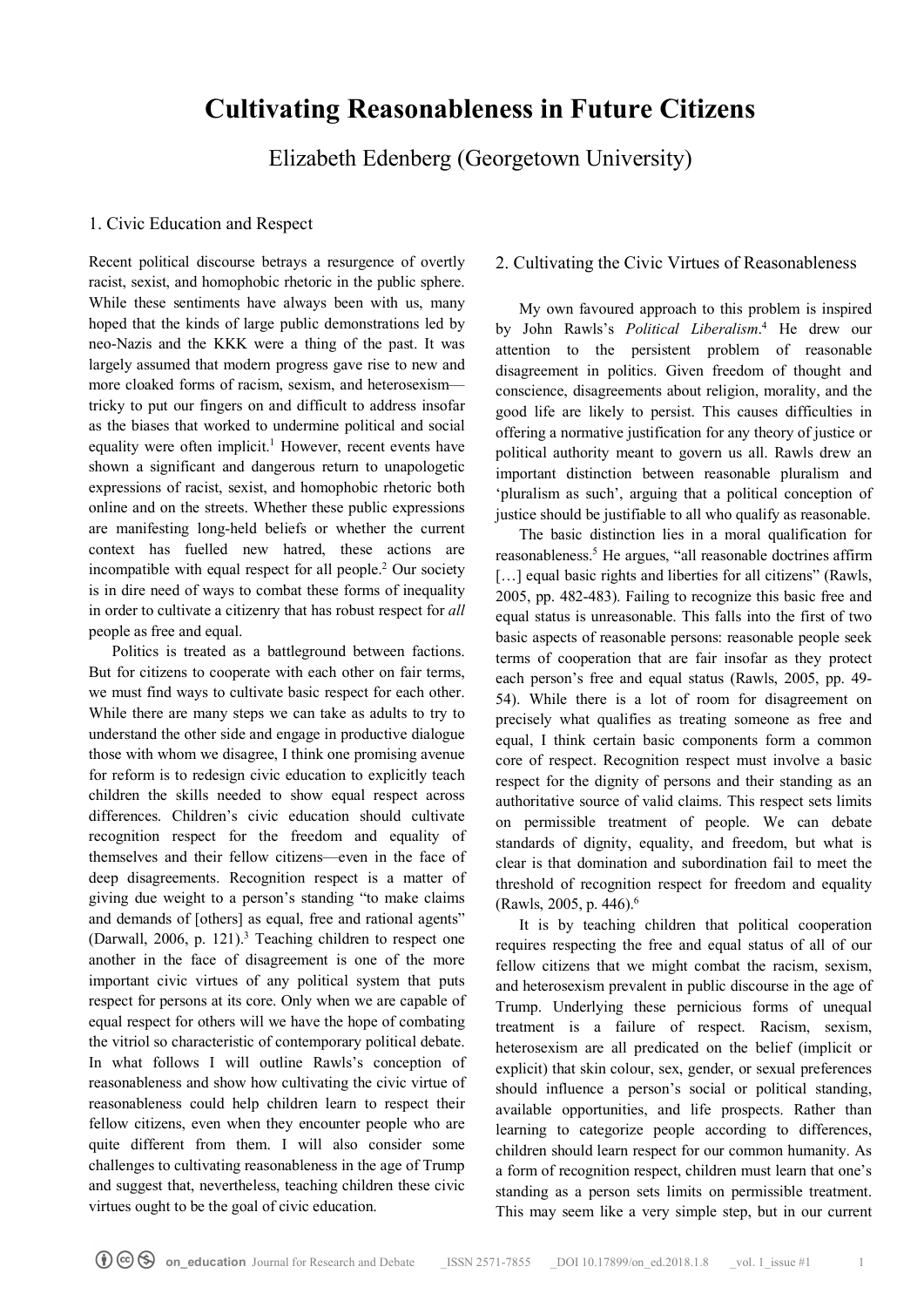unjust world, a basic form of equal respect would lead to enormous improvements in the lives of many.

 The second basic aspect of reasonableness, for Rawls, involves "recognition of and willingness to accept the consequences of the burdens of judgment" (Rawls, 2005, p. 94; see also: pp. 54-58). Setting aside debates over Rawls's own articulation of the burdens of judgment and their consequences for the use of public reason, the basic insight behind this second aspect of reasonableness involves recognizing that those who meet the minimal threshold of recognition respect will not all hold the same comprehensive moral or religious doctrine. The burdens of judgment are meant to explain this idea by showing that there are reasonable explanations for why people may come to hold different views – explanations that do not call into question the intelligence or morality of one's fellow citizens who disagree. What Rawls calls the fact of reasonable pluralism is predicated on the idea that reasonable people (who have met some basic moral threshold) nevertheless disagree about important questions (Rawls, 2005, p. 55). Teaching this basic sentiment should also be a significant part of any civic education designed to prepare children for cooperating with others in our political and civic lives.

 The last few years have shown no shortage of attention to the wide range of disagreements that divide contemporary society. Contemporary society is rife with conflict over moral and religious ideals. These conflicts often play out in the political realm, with different groups of individuals attempting to use the political power of the government to secure what they take to be good for people. The problem arises from the deep disagreement between citizens about what constitutes the good life and how the government should support the flourishing of its citizens.

 To prepare children to engage in these debates in ways that maintain respect for our fellow citizens, it is crucial that children learn that disagreement – even about significant questions of morality – need not undermine the reasonableness of their fellow citizens. Take abortion as an example. In this debate, different sides of the political spectrum are deeply divided. Each side has a basis in a widely held moral principle and each take their side to be the correct moral view. Unfortunately, many people view their opponents as not just wrong, but evil. Disagreement tends to slide easily into judgments about the moral character – more accurately, the lack thereof – of those who are on the 'wrong side.'

 What is needed is a form a civic education that can teach children to respectfully engage with those with whom they disagree. Our political opponents need not be moral enemies. For this, attention to the reasoning behind the contested claims is crucial along with specific attention to the moral principles appealed to by the different parties. In the abortion debate, for example, we see how each side appeals to a perfectly reasonable principle that has a strong independent claim on our moral sentiment regardless of the side we are on. Importantly for our purposes, each basic principle is fundamentally about respecting people as free and equal. The differences lie in the best way to show this respect.

 Civic education should teach children to seek out the moral principles underlying disagreements. Children should practice engaging in debates that respect and acknowledge the reasonableness of another's viewpoint, even if each remains committed to her initial view. Seeking to understand the other side may help people learn to see their political opponents as morally decent people. Disagreement need not imply that one's political opponent is an immoral fool. For example, children could be shown how each major religion and moral doctrine contains an interpretation of recognition respect for people. In addition, literature, history, and philosophy all can demonstrate that well motivated people who aim to respect others reasonably hold very different world views. More foundationally, teaching children that all people are entitled to recognition respect for their free and equal status is important for those cases when trying to understand the other side fails. After all, even immoral fools are human beings whose basic moral status qua person should be protected in political life.<sup>7</sup>

### 3. Cultivating Reasonableness: Two Challenges

 It may seem odd to turn to Rawlsian ideal theory for progress in a matter of such practical importance in our nonideal world. Rawls's own project falls squarely within ideal theory. Some defenders of Rawls go so far as to suggest that political liberalism is only defensible if we see that the pluralism Rawls aims to accommodate is that which arises within a well-ordered society that already embraces substantial liberal norms (Quong, 2011). What could such a notion teach us in our nonideal world—a world in which patently unreasonable views gain quick traction and we have a president who defies most standards for reasonableness?

 First, I think ideal theory plays an important role in establishing a clear metric by which we can judge the ways our nonideal world falls short. Criticizing current practices as unjust and disrespectful implicitly rely on some normative ideal of justice and respect. A clear articulation of these goals is important for justifying our critique of the nonideal world.

 Civic education aimed at cultivating reasonable citizens who respect one another as equals despite disagreement should be an important public function of education, even in Rawls's well-ordered society.8 The cultivation of civic virtue cannot be taken for granted. This demonstrates a public commitment to ensuring a common basis for the necessary civic virtues that sustain fair political cooperation. Working out what civic education should look like in this ideal context can help us understand the components needed to ensure children learn how to treat others with full recognition respect when they are dealing with those with whom they deeply disagree.

 Second, one might wonder whether the gap between the ideal and our current context is too great to make any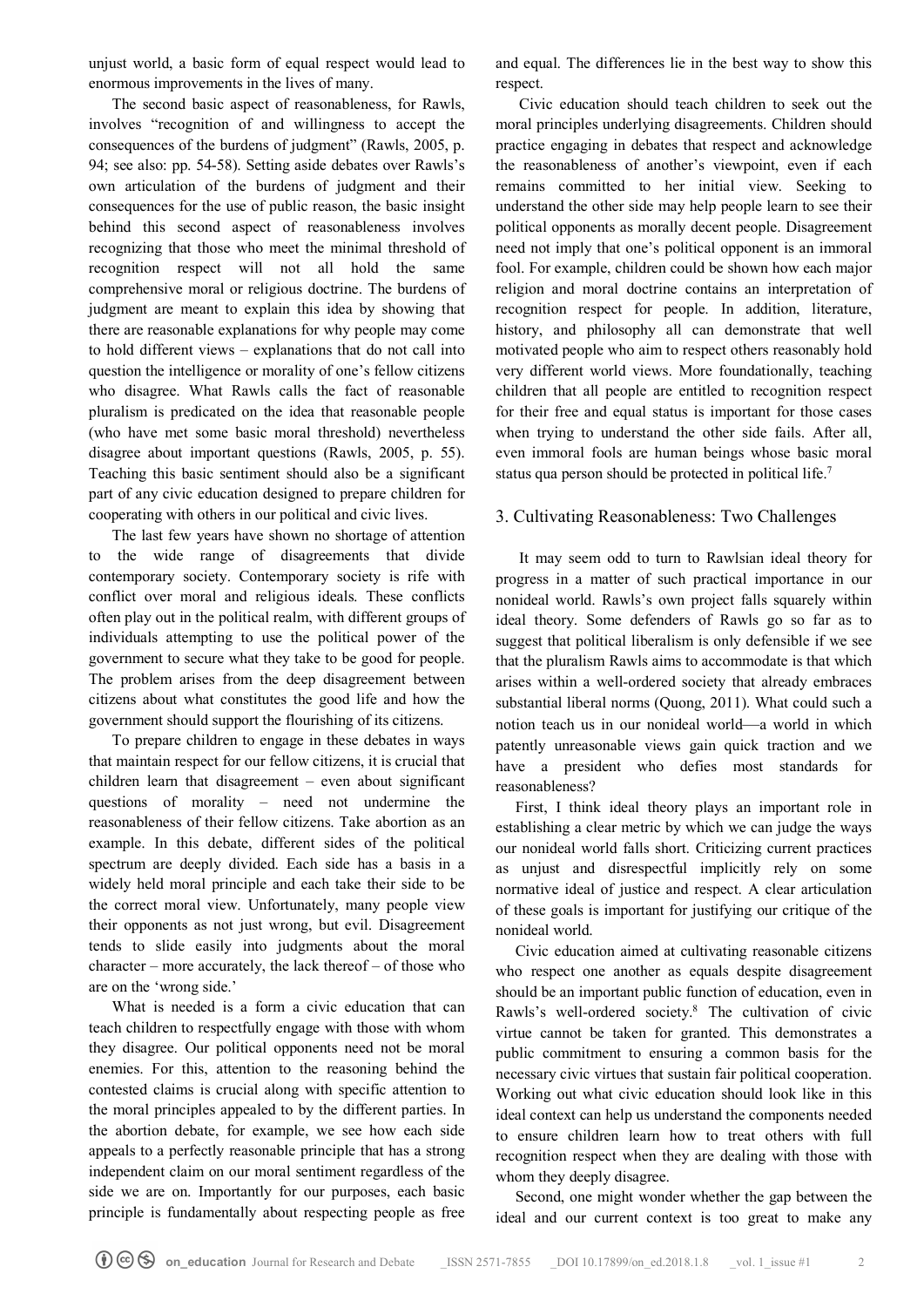guidance provided by ideal theory helpful. Unreasonable views that reject the equal status of all people are increasingly common in public debate. The current president makes so many racist and sexist statements there is no shortage of examples of public statements that fail to meet even the minimal moral threshold for reasonableness. What are civic educators to do?

 Educators can use the contemporary conflicts to demonstrate that disrespecting our fellow citizens undermines the common ties that hold us together. Trump's outright racist and sexist statements draw immediate public outrage and a counter argument reasserting the humanity and equal status of those who he degrades. This conflict and reaction can be an instructive tool to show first-hand accounts of the harm failure to respect our fellow citizens can do to both individuals and our society.

 Rather than undermine my proposal, I think the current context in which examples of unreasonableness are easily at hand lends urgency to the goal of teaching the next generation that political cooperation must be founded on recognition respect for the equal status of all. A public civic education that teaches children to be reasonable can serve as a powerful antidote against the influence of parents who seek to inculcate their children with beliefs or practices that

 $\overline{a}$ 

undermine the child's ability to respect herself and others as equal.

 There are many permissible ways that children can be taught respect for themselves and their fellow citizens as free and equal persons, tracking the many reasonable views that exist in our society. Educators should aim to show this diversity of ways comprehensive doctrines aim to respect people's free and equal status as a way of illustrating both what recognition respect involves and the diversity of ways this is embedded in different citizens' world view.

#### 4. Conclusion

 If civic education equips children with the skills of reasoning and the central aim of looking for the moral principles underlying our disagreement, society will move a step closer towards the ideal world Rawls envisions. More immediately, in a society so deeply fractured by political divides that we no longer view the other side as having any hold on basic facts and as deeply immoral and misguided, we can perhaps teach children to view others with a kind of empathy and openness that may promise a return to a more integrated political community grounded on a basic recognition respect for all people.<sup>9</sup>

<sup>&</sup>lt;sup>1</sup> Implicit bias can be just as harmful to developing a respectful democratic citizenry. Recent studies have shown that most people harbour implicit biases favouring white, male, heterosexuals and disadvantaging those who do not fit these norms. These biases affect nearly everyone, including those who defend the importance of free and equal standing for all persons. Yet there are a few promising signs for helping to prevent this kind of bias from forming, particularly when young children are regularly exposed to a people from diverse segments of our society and learn to engage with them on equal terms. See: e.g., Laurie A. Rudman, et al. (2001) and Bigler & Liben (2007).

<sup>&</sup>lt;sup>2</sup> To be clear, I am in no way trying to claim that the implicit forms of bias are not a problem. All of these forms of inequality and unequal respect are damaging to our common political and moral community.

<sup>&</sup>lt;sup>3</sup> Darwall distinguishes recognition respect from appraisal respect, which consists in a positive evaluative attitude in recognition of a person engaged in a particular pursuit (Darwall, 2006, p. 122).

<sup>4</sup> Rawlsians will no doubt notice significant departures from Rawls herein. This paper is not intended to be an interpretation of Rawls, rather I hope to be inspired by the general tradition of Rawlsian political liberalism to draw lessons from his approach relevant for our contemporary political challenges.

<sup>&</sup>lt;sup>5</sup> I have elsewhere argued for a conception of reasonableness that serves as a minimal moral threshold of recognition respect for the basic status of all people as free and equal.

<sup>6</sup> I defended the feminist potential of reconceiving Rawlsian recognition respect as the minimal threshold of reasonableness in my dissertation, *Political Liberalism and Its Feminist Potential* (2015) and Edenberg (forthcoming). For others who develop different connections between recognition respect and Rawlsian *Political Liberalism*, see Neufeld (2005), Boettscher (2007 & 2012), Hartley and Watson (2010), Brake (2013), and Watson and Hartley (forthcoming).

 $\frac{7}{1}$  The basic status of all persons ought to be protected by political society. How does this apply to protections for unreasonable citizens? Here, I suggest following a similar line of argument as Quong (2011, Chapter 10), who defends the idea that unreasonable citizens still have rights that are respected for all citizens.

<sup>8</sup> I've developed this view elsewhere in Edenberg (2016 and forthcoming). See also Neufeld and Davis (2010) and Costa (2011).